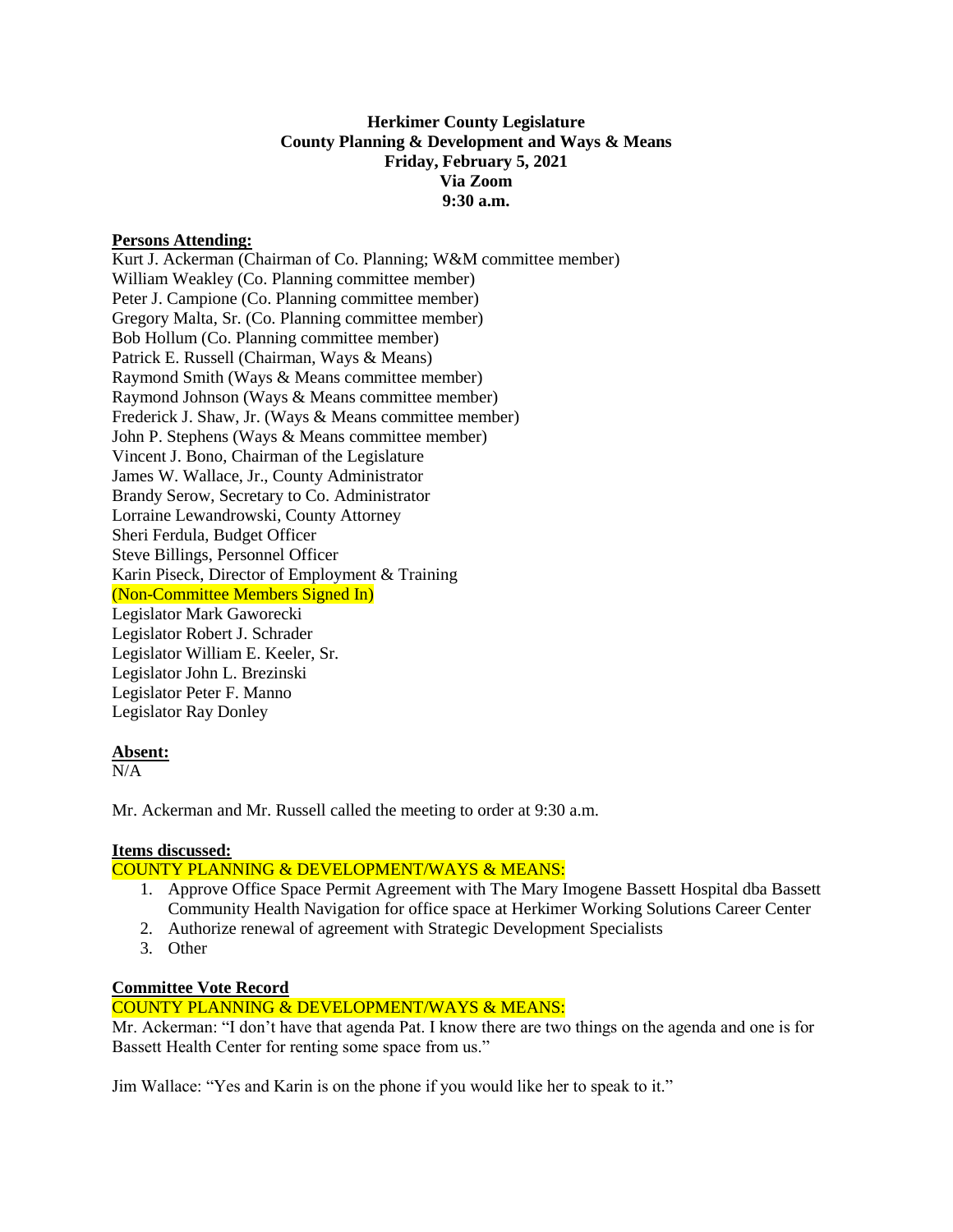Karin Piseck: "This is an office space agreement just because it expired. It goes for one year so it's an office space agreement for Bassett to remain here at our Working Solutions. The difference this year is that they really have had nobody back yet to work in the office except the Director John and they asked if they could reduce the amount of money because of this. I don't want to lose them totally so of course I said yes but anytime we lose a little bit of rent over here then the Employment and Training Office budget picks it up. We are going from \$24,000 from last year to \$12,000 for this year but like I said, they are a great fit here. I don't want to lose them but most of them are working from home as is every other office in here."

Mr. Ackerman: "Is that this coming year? If that changes and they come back in the office are they going to readjust that figure?"

Karin Piseck: "That's what the Director John tells me yes because he does not want to find any other space. It works perfectly for them and he is a little frustrated of why some of his people don't want to come back and certainly they don't need to be made to come back. So I assume when things get a little bit more back to normal we will have it back but I don't know for this whole coming year if it will change."

Mr. Ackerman: "Okay. Thank you. Any other questions for Planning and Development? I need a motion."

Item #1 - On motion of Mr. Weakley, seconded by Mr. Campione for the County Planning & Development Committee and on motion of Mr. Smith, seconded by Mr. Stephens for the Ways & Means Committee, Item #1 was voted on, approved and moved for Resolution. Unanimous.

Mr. Ackerman: "Second thing on the agenda is to renew agreement with Strategic Development Specialists. I believe they do a little bit of work with us and the IDA. Correct on that Jim?"

Jim Wallace: "Correct. This year Kurt they did about \$1.582 million for us in projects between the IDA and the County."

Mr. Ackerman: "How much is the contract for Jim?"

Jim Wallace: "It would stay at the \$5,000 per month, this is the third year, which is about \$60,000 and incidentals up to \$3,000 but we usually don't approach that."

Mr. Ackerman: "Okay. Thanks Jim."

Jim Wallace: "You are welcome."

Mr. Ackerman: "Any other questions for anybody?"

Mr. Johnson: "Mr. Chairman, I have a question. I talked to Mr. Wallace the other day. The County uses about one third of this and the IDA uses two-thirds. I feel that the payment should also be equally divided. The IDA is using it more that the County, I think they should anti up and pay for it. I think it should be split one-third and two-thirds."

Mr. Bono: "I think I can answer that. We told you a while back the IDAs do not hire a lobbyist and that's why we go through the County."

Mr. Johnson: "Okay so we can take the two-thirds out of the \$200,000 then is all I am saying. If you guys are using it more Jim then you should at least pay for it."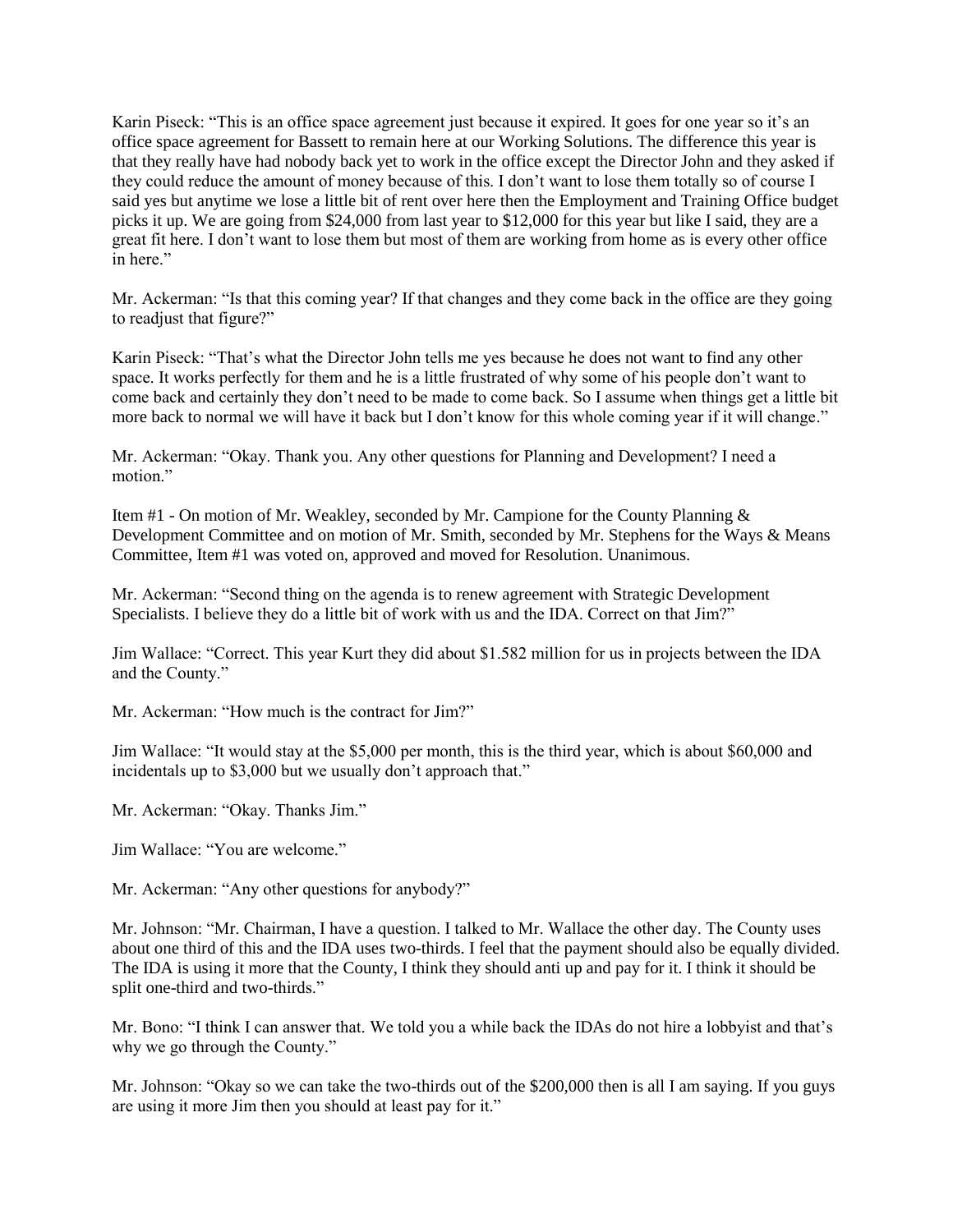John Piseck: "To answer Ray's question, we are doing this for the good of the County residents. I don't see a separation here. For some reason Ray feels as though there is a separation between the County and the IDA when it comes to this. All of those projects are for the betterment of the County. Look at the help they provided us with the water transmission line that's not going to fully support your constituents Ray but everybody else along that. Over a third of the population. To try and separate that out just seems strange to me unless you have some other information that I am not seeing here."

Mr. Johnson: "I'm just saying who is using John, I guess. That's all I am saying."

John Piseck: "The County is using it Ray."

Mr. Johnson: "No, the IDA is using it more that the County John."

John Piseck: "I guess you don't see the bottom line. That's a shame."

Mr. Bono: "Well then the County can do the water line. The IDA doesn't have to do that. It affects your community."

Mr. Johnson: "I know it does Jim but all I am saying is the IDA uses more than the County uses it. That's all I am saying."

John Piseck: "We are the County representing all of your constituents. How is it not the County benefitting from this? Where do you draw the line Ray?"

Mr. Johnson: "John, I'm talking to committee. I didn't see your name on the agenda."

John Piseck: "Your Chairman of Planning and Development allowed me to speak."

Mr. Johnson: "Okay. I'm just stating a fact that I talked to the Administrator yesterday and he said a third and two-thirds. I just feel it should be based on that. It's my opinion and I will vote accordingly."

Mr. Hollum: "Since I've got on and I understand what Ray is saying, it is used by other departments but the County doesn't do this work and this is money to us and when I first looked into, I believe it was last year or the year before, they handled over \$4 million in projects and I know someone else is using it but we are benefitting from it so I see the positivness of it even though it is \$60,000 and I do realize sometimes it doesn't seem to make sense. It gets us on the next floor in Albany whenever we need to do these projects and I have always seen it as a benefit. That's all."

Mr. Russell: "Kurt, we have two components primarily. We have a grant writing component and a lobbying component. I just want to make sure people know that. Second question is, the \$1.5 million, what was that for? That was for last years grants?"

Jim Wallace: "Yes Pat. We have been working together on several projects including the water transmission line, HPK Industries, our planning grant, a cyber security grant that was done here at the County. I know Bob has been involved with that with Kathy and also working on Duofold."

Mr. Stephens: "To John Piseck's point, doing the water line which benefits the village and it's been utilized for Duofold that benefitted the village. Am I correct in saying that?"

Jim Wallace: "Correct."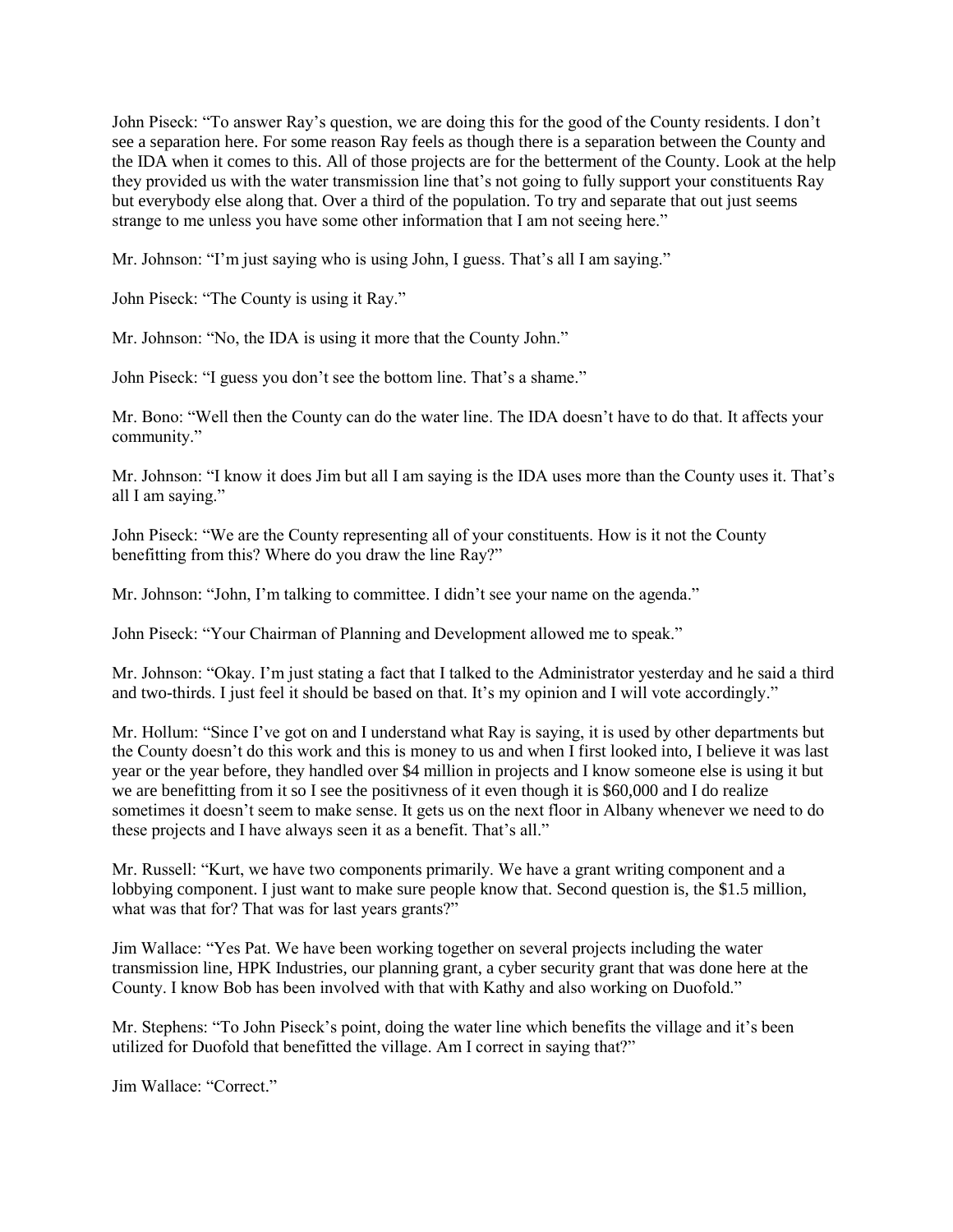Mr. Stephens: "Okay. Thank you.

Mr. Bono: "And we don't have to do those projects as an IDA but we do it because we realize the importance to the County and what it means. Jobs, clean-up, that's what we are about. If nine votes wants to sway it the other way then we could eliminate a lot of our work."

Mr. Russell: "Is there any way we can get this contract where we can talk about this during the budget time were it would be from January to December? That might help in any discussions that we have in the future instead of doing it now during the mid-portion of February."

Mr. Ackerman: "I don't see why we can't. Do you see a problem with that Jim Wallace?"

Jim Wallace: "No."

Mr. Ackerman: "Okay. I don't think there is any argument that they are doing good work. I just think maybe some people want to put it in the category where it belongs. It's benefitting the County either way. How we classify it or how we do some house keeping with it. I think that's what Ray is getting at. Put it in the right department. There is no negativity. It's just think some people want to separate it by what departments are using it. So whether that means we give more money to this slot or they take it away is another argument but I think they are doing good. They are helping us out."

Mr. Russell: "One of my concerns with doing this I understand but the IDA obviously hasn't budgeted for any of this so that's what part of my thought was to bring this forward now and then try and ask the IDA to come up with money for this contract. Difficult, I'm sure as it would be for any department."

Mr. Ackerman: "Back to Jim Bono's point, can they contribute towards it or is it something that has to go through us."

Mr. Bono: "No. Under the law an IDA cannot hire a lobbyist and let me tell you, their fingerprints are on a lot of the projects if not all of the projects we do. We are on the phone with them daily. Jim Wallace can attest, John Piseck can attest and I can attest. We talk to them on a daily basis and there are a lot of other irons in the fire Ray now that we can't talk about. They are an integral part of what we do and listen, I understand. We have Assembly people, we have Senators that should be doing this work. I've heard that before but when you have a lobbyist, we would be the only County that doesn't have a lobbyist and since we have hired them a lot of good things have happened and it's not just about going to the second floor. They have a lot of contacts with a lot of people. Some of those Senators and some of those Assembly people who are in the minority don't know and we get the contacts and we get the conversations and if I took most of you guys to Albany you wouldn't even know what to say at those meetings because of those people. They put you in contact with who, what to say, who is involved with what, very integral part and to lose them would be a hit to this County and you would have to make it up some other way."

Mr. Russell: "Well, what I am suggesting maybe too down the road, is we have a meeting with the group so everybody knows who they are and what they do. Information is helpful."

Mr. Bono: "Absolutely Pat."

Mr. Johnson: "I was never stating it was bad. I just like with what Kurt was saying, just who uses it and what column it should go into."

Mr. Malta: "Mr. Chairman I will make a motion to move it to a Resolution."